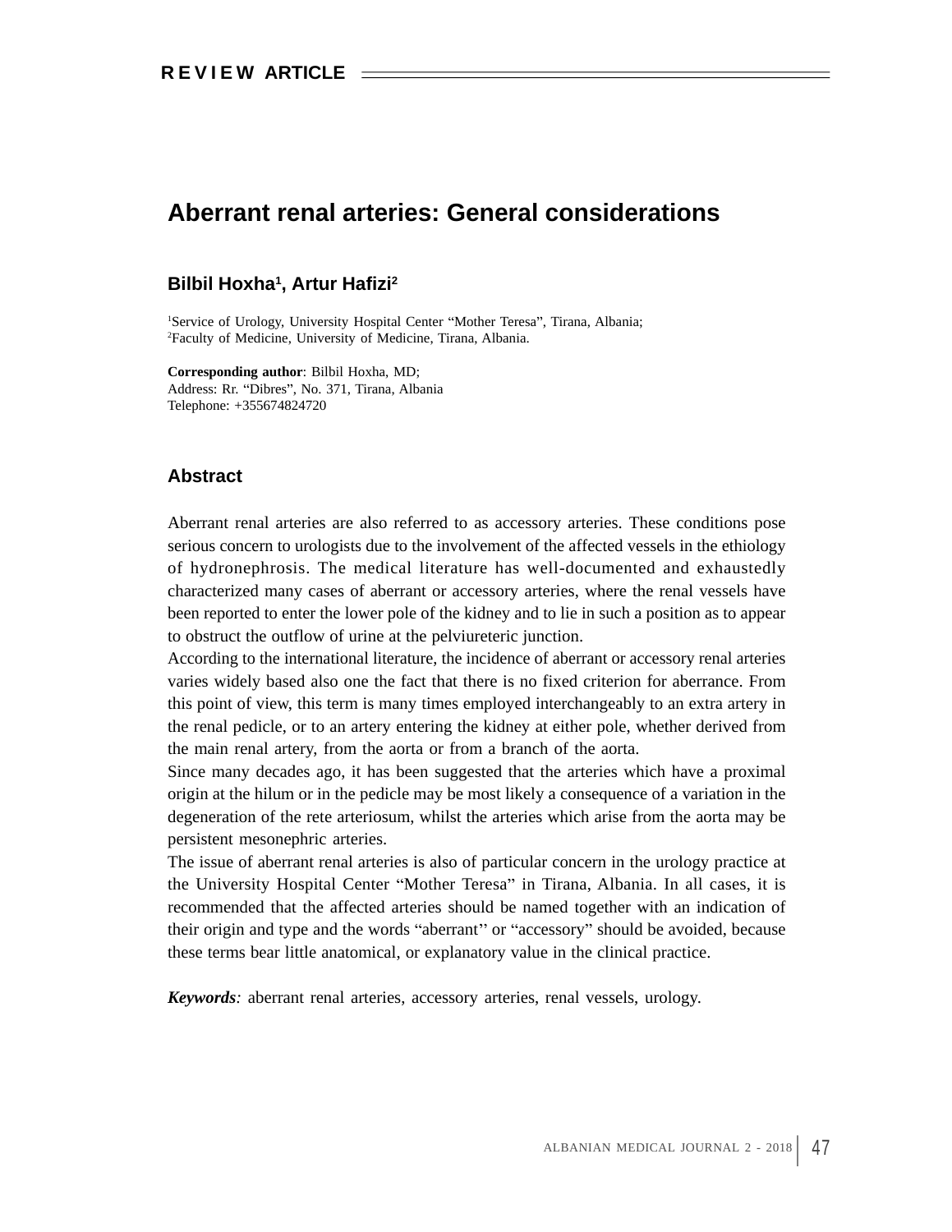concern to urologists due to the involvement of the or accessory arteries, where the renal vessels have been reported to enter the lower pole of the kidney and to lie in such a position as to appear to obstruct the outflow of urine at the pelviureteric junction (1-3). In 2008, Mir et al. introduced the simplest definition incidence of aberrant or accessory renal arteries geably to an extra artery in the renal pedicle, or to an artery entering the kidney at either pole, whether Nevertheless, it should be pointed out that, from the derived from the main renal artery, from the aorta

aorta may be persistent mesonephric arteries (1).

Aberrant arteries may cause hydronephrosis. As a Eustachius has reported the issue of aberrant arteries in one of his well-known plates which remained unprinted in the Papal Library until 1714 (1,4).

Gleason et al. have reported the presence of hydronephrosis in 15 of 58 cases with contralateral main renal artery; nonectopic kidneys. Of these 15 cases, 11 required eccessory renal arteries originating from surgeries mainly for the presence of vesicoureteral other sources. reflux disease (5).

changes, but it was associated with contralateral

In a more recent study, there was reported an

**Aberrant renal arteries** aberrant vessel causing pelvi-ureteric junction Aberrant renal arteries are also referred to as obstruction in the normally placed left kidney accessory arteries. These conditions pose serious associated with the contralateral crossed-fused right affected vessels in the ethiology of hydronephrosis. reported in the medical literature. In this study, the The medical literature has well-documented and obstructed drainage in the ectopic right kidney was exhaustedly characterized many cases of aberrant due to malrotation and compression effect of the kidney (4). This is not a common finding which is hydronephrotic left kidney (4).

### **Accessory renal arteries**

According to the international literature, the of accessory renal artery (6). Based on this work, varies widely based also one the fact that there is entering the kidney through its hilum, whereas the no fixed criterion for aberrance. From this point of accessory renal arteries might enter the renal artery view, this term is many times employed interchan- through the hilum or through the surfaces of the the "normal" renal arteries were described as  $kidney(6,7)$ .

or from a branch of the aorta (1,4). terminology related to accessory renal artery has Since many decades ago, it has been suggested that been controversial and vague (7-9). Of note, the first the arteries which have a proximal origin at the hilum description of accessory renal arteries was provided or in the pedicle may be most likely a consequence in the sixteenth century. Hence, in 1564, Eustachi of a variation in the degeneration of the rete described the accessory renal arteries as end arteriosum, whilst the arteries which arise from the arteries, which are not supplemental or accessory sixteenth century until the present days, the not making anastomotic connections after entering the kidney (7,10).

**Links with hydronephrosis** The most typical kind of renal vascularization matter of fact, according to the scientific literature, classified according to their origin, given by Merklin contains accessory renal arteries, which are and Michels in 1958 as follows (11):

> accessory renal arteries originating from the aorta;

accessory renal arteries originating from the main renal artery;

· accessory renal arteries originating from other sources.

On the other hand, Mustafa et al. have reported the In 1982, Stephens (12) held the position that as the aberrant renal vessel causing hydronephrotic vessels are not redundant or unnecessary but, on the crossed ectopia without fusion (3). corresponding to the segmental branch of a single contrary, they are essential non-anastomotic arteries renal artery. From this viewpoint, the terms